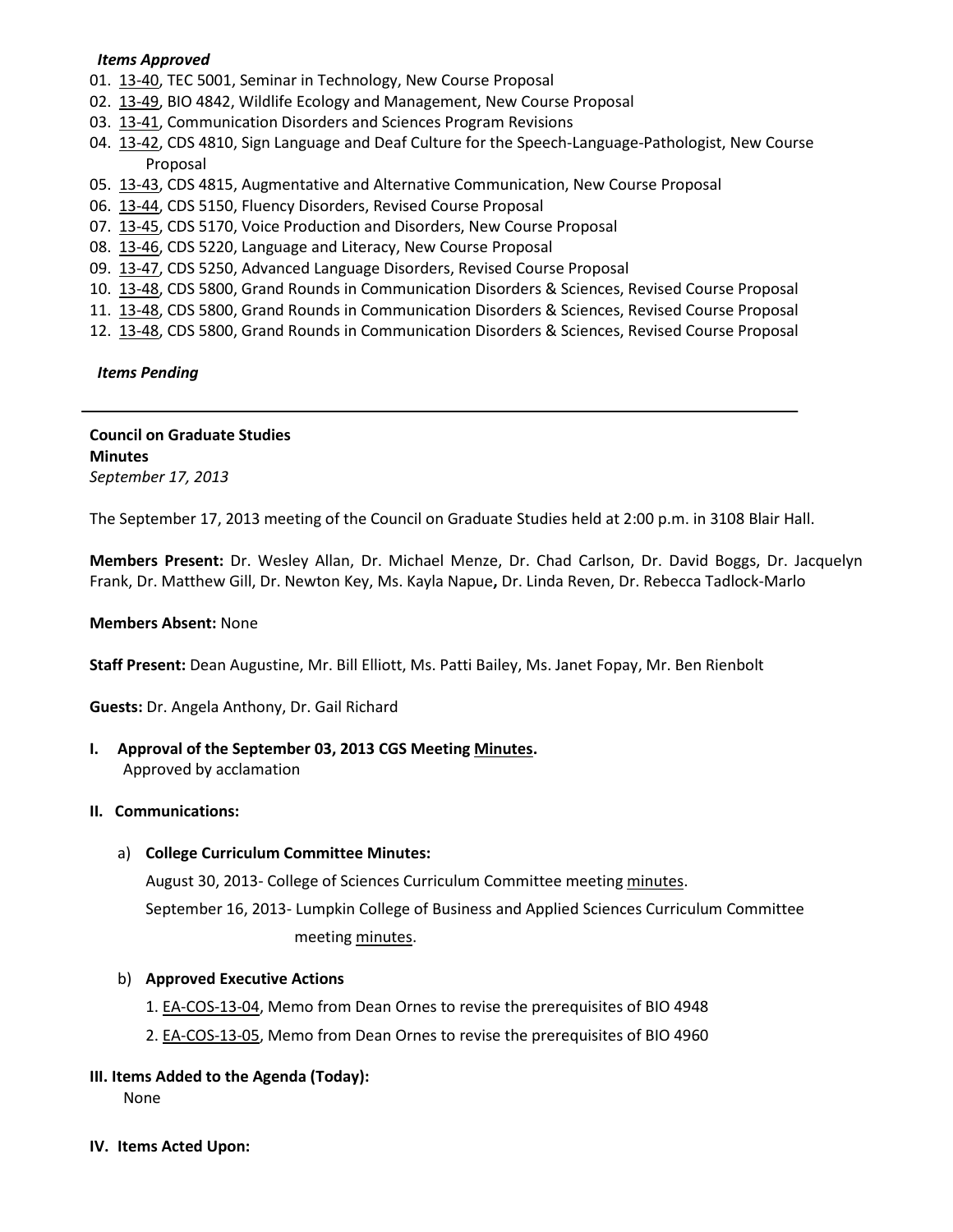01. [13-40,](http://castle.eiu.edu/~eiucgs/currentagendaitems/agenda13-40.pdf) TEC 5001, Seminar in Technology, New Course Proposal; Council required revisions before action will be acted upon on October 01, 2013.

02. [13-42,](http://castle.eiu.edu/~eiucgs/currentagendaitems/agenda13-42.pdf) CDS 4810, Sign Language and Deaf Culture for the Speech-Language-Pathologist, New Course Proposal; Gail Richard presented the course. Council approved unanimously; Effective date – Spring 2015 (2-0-2) CDS 4810, Sign Language and Deaf Culture for the Speech-Language-Pathologist,

This course will introduce students to varied forms of manual communication (e.g., signed English, American Sign Language, Cued Speech) and Deaf Culture. Students will develop accuracy and fluency with receptive and expressive signing skills, including basic vocabulary and simple conversation.

03. [13-43,](http://castle.eiu.edu/~eiucgs/currentagendaitems/agenda13-43.pdf) CDS 4815, Augmentative and Alternative Communication, New Course Proposal; Gail Richard presented the course. Council approved unanimously; Effective date – Spring 2015

(2-1-2) CDS 4810, Augmentative and Alternative Communication,

Course will provide information on alternative and augmentative communication systems (AAC) for individuals with severe communication disorders. Students will gain mastery of knowledge and skills necessary for assessment and treatment of individuals who use AAC. Students will also gain operational competence and have hands on practice with a variety of AAC systems.

04. [13-44,](http://castle.eiu.edu/~eiucgs/currentagendaitems/agenda13-44.pdf) CDS 5150, Fluency Disorders, Revised Course Proposal; Gail Richard presented the course. Council approved unanimously; Effective date – Summer 2014

(2-0-2) CDS 5150, Fluency Disorders,

Prominent etiological theories of fluency disorders and the development of stuttering are surveyed. Evaluation procedures and treatment strategies for fluency disorders are studied.

05. [13-45,](http://castle.eiu.edu/~eiucgs/currentagendaitems/agenda13-45.pdf) CDS 5170, Voice Production and Disorders, New Course Proposal; Gail Richard presented the course. Council approved unanimously; Effective date – Fall 2014

(3-0-3) CDS 5170, Voice Production and Disorders,

Study of the normal physiologic process of voice production and resonance and the etiologic bases of voice disorders. Assessment procedures including instrumentation for examination and interpretation of laryngeal structure and function for the purpose of differential diagnosis will be included. Development of treatment plans based on etiology will be addressed.

06. [13-46,](http://castle.eiu.edu/~eiucgs/currentagendaitems/agenda13-46.pdf) CDS 5220, Language and Literacy, New Course Proposal; Gail Richard presented the course.

Council approved unanimously; Effective date – Summer 2014

(3-0-3) CDS 5220, Language and Literacy,

Course will address the oral-to-written language connection and the role of the speech-language pathologist in facilitating development of literacy skills. Assessment techniques and instructional approaches for prevention and intervention of oral and written language including reading methods, reading in the content area, narratives, spelling, and writing will be addressed.

07. [13-47,](http://castle.eiu.edu/~eiucgs/currentagendaitems/agenda13-47.pdf) CDS 5250, Advanced Language Disorders, Revised Course Proposal; Gail Richard presented the course. Council approved unanimously; Effective date – Fall 2014

(3-0-3) CDS 5250, Advanced Language Disorders,

Course will include critical evaluation of assessment and treatment options for language-based learning problems and childhood/adolescent language disorders, including autism spectrum, processing, pragmatics, and executive functions. Evidence will be reviewed to guide choice of treatment variables and approaches.

2